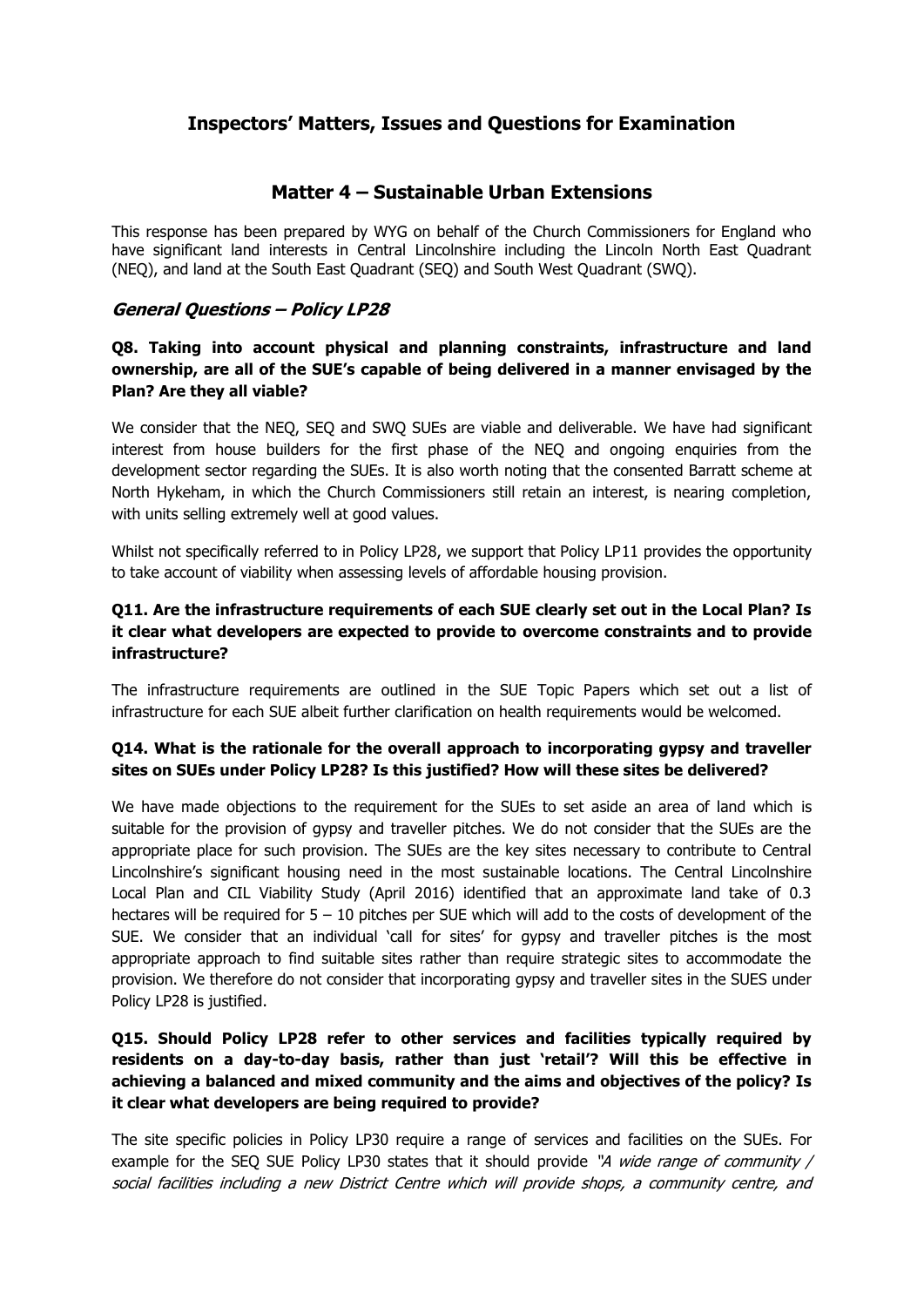other uses such as a health centre, post office, banking facilities and places of worship". We consider that Policy LP28 and Policy LP30 should be more precise about the scale of provision and whether facilities such as health centres are necessary or just desirable.

### **Q17. Is the use of a 'broad concept plan' specific enough, or should Policy LP28 refer to the need for phased masterplans? Should the policy require that the masterplanning exercise identifies at what stage the relevant employment uses, transport connections, community facilities, retail, leisure, open spaces, education and recreational uses etc. should be provided? Will the policy be effective in this regard?**

We agree with the principle of the requirement to prepare a Broad Concept Plan for each SUE in its entirety within which individual Masterplans will be prepared for planning applications as they come forward. It is not realistic to request a Masterplan for the entire site upfront.

# **Q18. Have the transport effects of each SUE been adequately assessed? Can they be developed without significant adverse effects? Is any mitigation required, and if so, is this made clear in the plan?**

The transport impacts associated with the SUEs have been appropriately assessed against the principles set out by the Lincolnshire Local Planning Tool (LLPT). Assessments undertaken so far have given consideration to the proposed traffic impact which may be generated by the delivery of the SUEs set out within the Local Plan, which includes the SWQ, NEQ and the other Local Plan strategic sites.

The resultant assessments were modelled using flows derived from the Lincolnshire County Council (LCC) approved 'Lincoln SATURN model' (LSM). The derived traffic flows have been assessed using the methodology outlined by the LLPT. This has comprised assessing agreed junctions in a standalone manner using industry standard software (ARCADY, PICADY and LinSig) for AM and PM peak scenarios in the forecast years set out by the LLPT. This demonstrates that the SUEs have been appropriately assessed.

The results of the assessment have forecast that several junctions will operate above capacity following the operation of all the SUEs and associated Local Plan highway improvement schemes. It should be noted that a number of these junctions are forecast to operate above capacity prior to the operation of the SUEs. Traffic modelling associated with the operation of the SWQ and NEQ is further detailed within the site's respective Transport Feasibility Studies which will support the Evidence Topic Papers. Discussions are ongoing with LCC who are currently undertaking more detailed analysis through the LSM.

Consideration has also been given towards the beneficial impact of sustainable travel, and both the SWQ and NEQ have prepared strategies to integrate and extend the existing pedestrian, cycle and public transport networks. This will reduce reliance on vehicular travel, ensuring developments are delivered which will encourage travel by sustainable modes.

It is therefore considered that the SWQ and NEQ can be delivered alongside the other strategic site allocations without significant adverse effects.

### **Issue 4c – South East Quadrant - Policies LP30 and LP48**

### **Q28. What is the current progress and timescale for completion of the Lincoln Eastern Bypass? Is there an upper limit on the number of dwellings that can be completed until the bypass is completed?**

We understand that the local authority position is that a contractor has not been appointed but a start as early as possible is desirable and a two year programme is expected with completion in late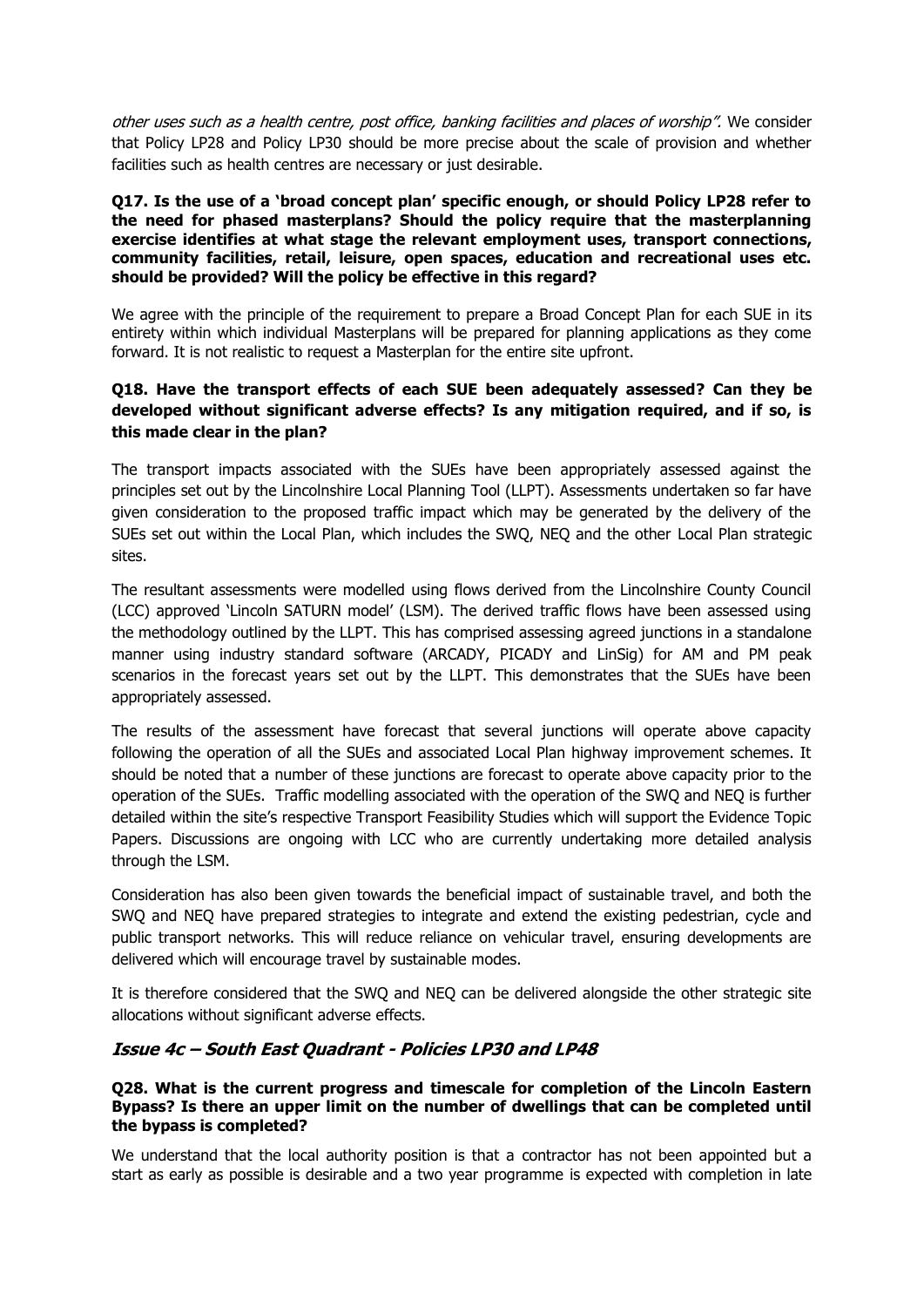2018 or early 2019. There are no specific caps to housing development in the SEQ in advance of the LEB.

# **Issue 4d – North East Quadrant - Policies LP30 and LP48**

### **Q32. What is the current status regarding the outline planning application submitted on the site? Has this now been granted planning permission following completion of the Section 106 Agreement? If so, when are reserved matters submissions expected?**

Planning permission was granted for the residential development of up to 500 dwellings, highway works including two new access points from St Augustine Road, landscaping, ground works and ancillary works on land to the south of St Augustine Road, Greetwell (planning application number 132932) in May 2016. This land is part of the proposed NEQ SUE and covers 21.3 hectares. The Section 106 Agreement has been completed.

The site is currently being marketed and expressions of interest are being reviewed by the Church Commissioners and Savills who are marketing the site.

Due to the result of the EU Referendum, the marketing of the site was put on hold to assess the market. Marketing has recommenced and we would therefore expect a sale in early 2017, with submission of a Reserved Matters application by the purchaser expected shortly thereafter.

#### **Q33. How does the outline planning application relate to the remainder of the SUE and its delivery? (i.e. the relationship between the land in West Lindsey and Lincoln City) Will this have an effect on the overall delivery and masterplanning of the SUE?**

The residential development proposed as part of the outline planning application has been planned as part of the overall Masterplan. The Masterplan which covers the SUE has been submitted to the Central Lincolnshire Planning Committee as part of the consultation on the Local Plan.

Given the interest that we have seen from developers for the consented part of the SUE, we have increased confidence that the remainder of the SUE is marketable and deliverable by the developer community. This interest ranges from smaller, regional house builders to large national house builders. All interested parties have expressed that the location and proximity to Lincoln City centre makes the site attractive, with a good anticipated sales rate.

The first phase of the SUE has been master planned to fit within the wider SUE and will assist in creating a sense of place for the wider SUE, which we believe will assist with sales rates overall.

### **Q34. Paragraph 4.3 of the August 2016 Topic Paper states that the affordable housing provision will be 10% for Phase 1 with a 'target' for 20% on later phases. Does this need to be reflected in the Local Plan if the 20% listed under Policy LP11 is not achievable? Why is a lower percentage justified?**

The provision of 10% affordable housing was agreed with West Lindsey District Council during discussions on affordable housing and other contributions in the Section 106 Agreement in accordance with the approach in Policy LP11.

### **Issue 4e – South West Quadrant - Policies LP30 and LP48**

### **Q35. What is the current status concerning the first part of Phase 1 of the Southern Bypass? How is this going to be funded / delivered? How does it affect the viability and deliverability of the site?**

The development of the SWQ SUE will include the delivery of the first phase of the Southern Bypass. The potential costs of the Southern Bypass have been taken into account in the assessment of the viability of the SWQ SUE by the local authority who intends to fund it through, in part, developer contributions.